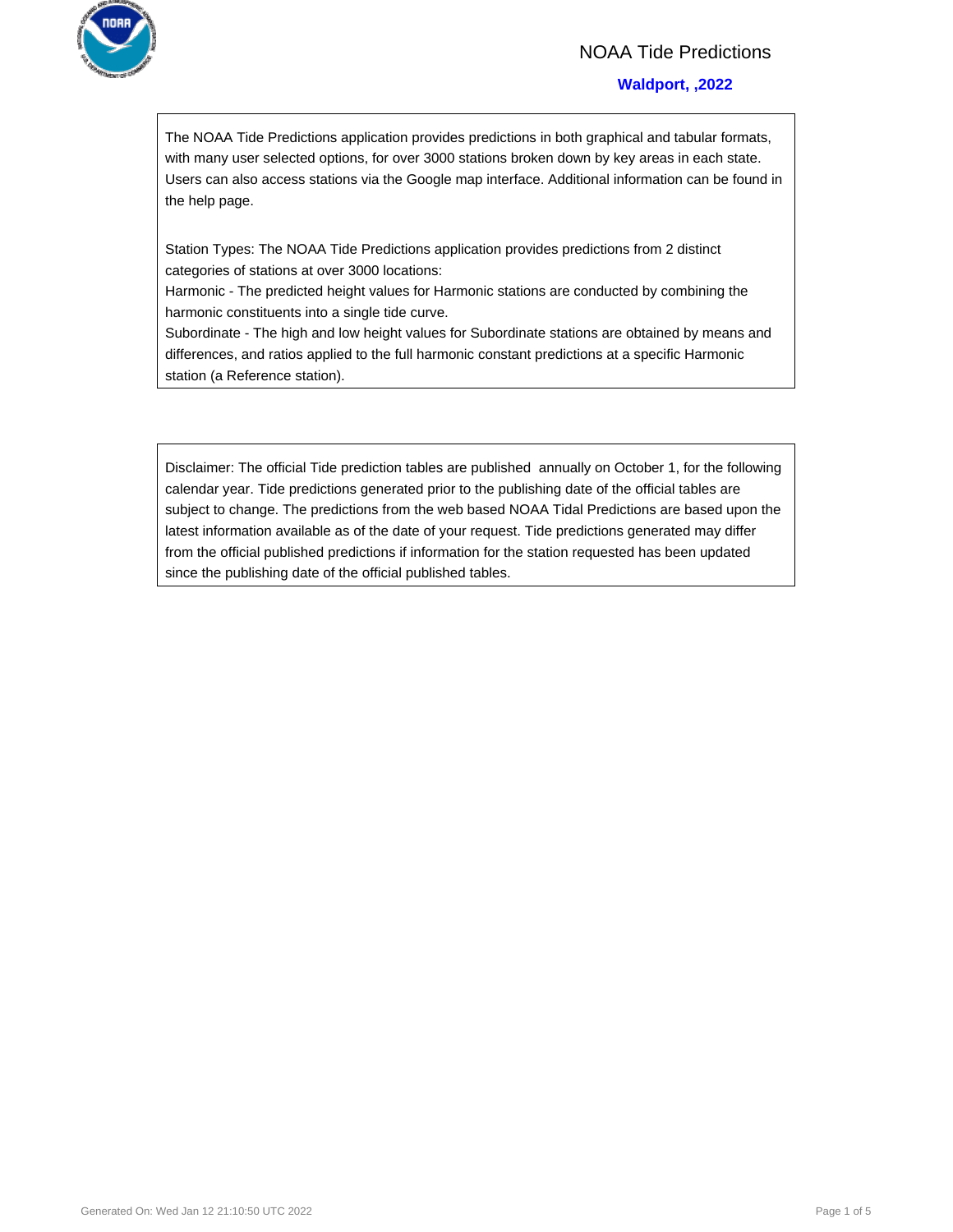

#### **NOAA Tide Predictions**

# **Waldport, ,2022 ( 44 26.1N / 124 03.5W ) Times and Heights of High and Low Waters**

| January                                                                                                     |                                                                                          |                                   |                                                                                  | February                                   |                                                                       | <b>March</b>                                                  |                                                                                      |                                       |                                                                       |                                                 |
|-------------------------------------------------------------------------------------------------------------|------------------------------------------------------------------------------------------|-----------------------------------|----------------------------------------------------------------------------------|--------------------------------------------|-----------------------------------------------------------------------|---------------------------------------------------------------|--------------------------------------------------------------------------------------|---------------------------------------|-----------------------------------------------------------------------|-------------------------------------------------|
| Time<br>Height                                                                                              | Height<br>Time                                                                           |                                   | Time                                                                             | Height                                     | Time                                                                  | Height                                                        | Time                                                                                 | Height                                | Time                                                                  | Height                                          |
| h m<br>ft<br>cm<br>04:50 AM<br>116<br>1<br>-3.8<br>10:40 AM<br>9.2<br>280<br>$-27$<br>Sa 06:06 PM -0.9      | ft<br>h m<br>16 12:33 AM 6.1<br>05:24 AM<br>4.2<br>Su 11:09 AM<br>8.1<br>06:30 PM<br>0.2 | cm<br>186<br>1<br>128<br>247<br>6 | h m<br>01:17 AM 6.8<br>06:35 AM<br>Tu 12:24 PM 8.8<br>07:28 PM -0.8<br>$\bullet$ | ft<br>cm<br>207<br>94<br>3.1<br>268<br>-24 | h m<br><b>16</b> 01:11 AM 6.4<br>06:36 AM<br>W 12:22 PM<br>○ 07:17 PM | ft<br>cm<br>195<br>91<br>3.0<br>241<br>7.9<br>0.0<br>$\Omega$ | h m<br>1<br>12:07 AM 6.5<br>05:32 AM 2.8<br>Tu 11:23 AM 8.1<br>06:21 PM -0.4         | ft<br>cm<br>198<br>85<br>247<br>$-12$ | h m<br>16 12:50 AM<br>06:29 AM<br>W 12:19 PM 7.2<br>07:05 PM 0.3      | ft<br>cm<br>186<br>6.1<br>2.5<br>76<br>219<br>9 |
| 12:41 AM 6.6<br>2<br>201<br>05:49 AM<br>3.7<br>113<br>Su 11:35 AM 9.3<br>283<br>$-34$<br>06:57 PM<br>$-1.1$ | 1701:12 AM 6.3<br>06:11 AM<br>4.0<br>M 11:53 AM 8.1<br>$\circ$ 07:08 PM 0.1              | 192<br>2<br>122<br>247<br>3       | 01:59 AM 7.1<br>07:27 AM 2.7<br>W 01:16 PM 8.6<br>08:09 PM -0.7                  | 216<br>82<br>262<br>$-21$                  | <b>17</b> 01:42 AM<br>07:19 AM<br>Th 01:04 PM<br>07:51 PM             | 204<br>6.7<br>79<br>2.6<br>238<br>7.8<br>0.0<br>$\Omega$      | 12:47 AM 6.9<br>2<br>06:25 AM 2.2<br>W<br>12:17 PM 8.0<br>07:02 PM -0.3<br>$\bullet$ | 210<br>67<br>244<br>-9                | 1701:23 AM 6.5<br>07:15 AM<br>Th 01:05 PM 7.3<br>07:41 PM 0.3         | 198<br>61<br>2.0<br>223<br>9                    |
| 3<br>01:34 AM 6.8<br>207<br>06:44 AM 3.6<br>110<br>M 12:29 PM<br>9.2<br>280<br>07:45 PM -1.2<br>-37         | 1801:47 AM<br>6.4<br>06:54 AM<br>3.8<br>Tu 12:35 PM<br>8.1<br>07:45 PM<br>0.0            | 195<br>3<br>116<br>247<br>0       | 02:38 AM 7.4<br>08:17 AM 2.3<br>Th 02:06 PM 8.1<br>08:48 PM -0.3                 | 226<br>70<br>247<br>-9                     | 1802:12 AM 7.0<br>08:01 AM<br>F<br>01:46 PM 7.6<br>08:24 PM           | 213<br>2.2<br>67<br>232<br>0.2<br>6                           | 3<br>01:24 AM 7.2<br>07:14 AM 1.7<br>Th 01:07 PM 7.7<br>07:40 PM -0.1                | 219<br>52<br>235<br>-3                | 1801:54 AM 6.9<br>07:59 AM<br>01:50 PM 7.2<br>08:16 PM 0.4<br>$\circ$ | 210<br>43<br>-1.4<br>219<br>12                  |
| 02:22 AM 7.0<br>213<br>4<br>07:38 AM 3.3<br>101<br>Tu 01:23 PM 9.0<br>274<br>08:31 PM -1.0<br>$-30$         | 19 02:20 AM<br>6.6<br>07:36 AM<br>3.5<br>W 01:16 PM<br>8.1<br>08:20 PM<br>0.0            | 201<br>4<br>107<br>247<br>0       | 03:15 AM 7.6<br>09:07 AM 2.1<br>F<br>02:54 PM 7.5<br>09:25 PM 0.3                | 232<br>64<br>229<br>9                      | 1902:41 AM 7.3<br>08:44 AM<br>Sa 02:29 PM<br>08:57 PM                 | 223<br>55<br>1.8<br>7.3<br>223<br>15<br>0.5                   | 01:58 AM 7.5<br>4<br>08:01 AM 1.3<br>F<br>01:54 PM 7.4<br>08:15 PM 0.4               | 229<br>40<br>226<br>12                | 1902:24 AM 7.3<br>08:42 AM 0.8<br>Sa 02:36 PM<br>08:51 PM             | 223<br>24<br>- 7.1<br>216<br>21<br>0.7          |
| 5<br>03:07 AM 7.2<br>219<br>08:31 AM 3.1<br>94<br>W 02:16 PM 8.6<br>262<br>09:16 PM -0.6<br>$-18$           | $2002:52$ AM<br>6.7<br>08:18 AM<br>3.3<br>Th 01:56 PM<br>7.9<br>08:54 PM<br>0.0          | 204<br>5<br>101<br>241<br>0       | 03:50 AM 7.7<br>09:56 AM 1.9<br>Sa 03:43 PM 6.9<br>10:01 PM 1.0                  | 235<br>58<br>210<br>30                     | 2003:11 AM 7.6<br>09:28 AM<br>Su 03:16 PM 6.9<br>09:30 PM             | 232<br>1.5<br>46<br>210<br>34<br>1.1                          | 5<br>02:31 AM 7.7<br>08:45 AM 1.1<br>Sa 02:40 PM 6.9<br>08:49 PM 0.9                 | 235<br>34<br>210<br>27                | 2002:55 AM 7.7<br>09:25 AM 0.4<br>Su 03:23 PM 6.9<br>09:26 PM         | 235<br>12<br>210<br>1.2<br>37                   |
| 223<br>03:51 AM 7.3<br>6<br>09:24 AM 2.9<br>88<br>Th 03:08 PM 8.0<br>244<br>-3<br>09:58 PM -0.1             | 21 03:23 AM 6.9<br>09:01 AM<br>3.0<br>F<br>02:37 PM<br>7.6<br>09:28 PM<br>0.3            | 210<br>6<br>91<br>232<br>9        | 04:25 AM 7.8<br>10:46 AM 1.9<br>Su 04:34 PM 6.2<br>10:36 PM 1.7                  | 238<br>58<br>189<br>52                     | 21 03:42 AM 7.8<br>10:16 AM<br>M 04:08 PM 6.5<br>10:04 PM             | 238<br>1.3<br>40<br>198<br>55<br>1.8                          | 03:02 AM 7.7<br>6<br>09:28 AM 0.9<br>Su 03:26 PM 6.4<br>09:22 PM 1.6                 | 235<br>27<br>195<br>49                | 21 03:26 AM 7.9<br>10:10 AM 0.1<br>M 04:13 PM 6.6<br>10:02 PM         | 241<br>3<br>201<br>52<br>-1.7                   |
| 7<br>04:33 AM 7.5<br>229<br>85<br>10:20 AM<br>2.8<br>F<br>04:01 PM<br>7.2<br>219<br>10:39 PM<br>0.5<br>15   | 2203:55 AM 7.1<br>09:46 AM<br>2.8<br>Sa 03:22 PM<br>7.2<br>10:01 PM 0.7                  | 216<br>85<br>219<br>21            | 05:01 AM 7.7<br>11:39 AM 1.9<br>M 05:30 PM 5.7<br>11:13 PM 2.5                   | 235<br>58<br>174<br>76                     | 22 04:18 AM 8.0<br>11:10 AM<br>Tu 05:09 PM<br>10:43 PM                | 244<br>34<br>1.1<br>6.0<br>183<br>2.5<br>76                   | 03:33 AM 7.7<br>10:12 AM 1.0<br>04:15 PM 6.0<br>м<br>09:55 PM 2.4                    | 235<br>30<br>183<br>73                | $22$ 04:01 AM 8.1<br>10:58 AM<br>Tu 05:08 PM<br>10:42 PM              | 247<br>0.0<br>0<br>6.2<br>189<br>2.4<br>73      |
| 8<br>232<br>05:15 AM 7.6<br>82<br>11:18 AM 2.7<br>Sa 04:57 PM 6.5<br>198<br>11:21 PM<br>37<br>1.2           | 23 04:28 AM 7.3<br>10:37 AM 2.5<br>Su 04:13 PM 6.7<br>10:36 PM<br>1.2                    | 223<br>8<br>76<br>204<br>37       | 05:39 AM 7.7<br>12:37 PM 1.8<br>Tu 06:35 PM 5.2<br>11:55 PM 3.3<br>$\bullet$     | 235<br>55<br>158<br>101                    | 23 04:59 AM 8.1<br>12:12 PM<br>W 06:20 PM<br>∩ 11:32 PM               | 247<br>30<br>1.0<br>5.6<br>171<br>3.2<br>98                   | 8<br>04:05 AM 7.6<br>10:58 AM 1.1<br>Tu 05:08 PM 5.6<br>10:29 PM                     | 232<br>34<br>171<br>91<br>-3.0        | 23 04:40 AM 8.1<br>11:51 AM<br>W 06:09 PM<br>11:28 PM                 | 247<br>0.1<br>3<br>5.8<br>177<br>91<br>3.0      |
| 232<br>9<br>05:57 AM 7.6<br>76<br>12:20 PM<br>2.5<br>Su 05:58 PM 5.8<br>177<br>$\bullet$                    | 24 05:03 AM 7.6<br>11:34 AM<br>-2.2<br>M 05:15 PM 6.1<br>11:14 PM 2.0                    | 232<br>9<br>67<br>186<br>61       | 06:21 AM 7.5<br>01:38 PM 1.7<br>W 07:49 PM 5.1                                   | 229<br>52<br>155                           | $24$ 05:51 AM<br>01:21 PM<br>Th 07:40 PM                              | 8.0<br>244<br>27<br>0.9<br>5.4<br>165                         | 9<br>04:40 AM 7.4<br>11:50 AM 1.3<br>W<br>06:08 PM 5.2<br>11:09 PM 3.6               | 226<br>40<br>158<br>110               | 24 05:28 AM 7.9<br>12:52 PM 0.3<br>Th 07:18 PM 5.5                    | 241<br>9<br>168                                 |
| <b>10</b> 12:03 AM 2.0<br>61<br>06:39 AM<br>-7.7<br>235<br>M 01:24 PM<br>-2.2<br>67<br>07:07 PM 5.3<br>162  | $2505:43$ AM 7.9<br>12:37 PM 1.8<br>Tu 06:27 PM 5.7<br>$\bullet$                         | 241<br>55<br>174                  | <b>10</b> 12:49 AM 3.9<br>07:10 AM 7.4<br>Th 02:42 PM 1.6<br>09:09 PM 5.1        | 119<br>226<br>49<br>155                    | $25$ 12:43 AM<br>06:54 AM 7.9<br>02:33 PM 0.6<br>F.<br>09:04 PM 5.4   | 3.8<br>116<br>241<br>18<br>165                                | 1005:23 AM 7.1<br>12:49 PM 1.4<br>Th 07:16 PM 5.1<br>$\bullet$                       | 216<br>43<br>155                      | 25 12:28 AM 3.5<br>06:28 AM 7.6<br>02:01 PM<br>08:35 PM<br>$\bullet$  | 107<br>232<br>0.4<br>12<br>165<br>5.4           |
| 11 12:50 AM 2.7<br>82<br>235<br>07:22 AM<br>7.7<br>Tu 02:28 PM<br>- 1.9<br>58<br>08:22 PM 5.1<br>155        | 26 12:00 AM 2.7<br>06:29 AM 8.1<br>W 01:45 PM<br>1.4<br>07:47 PM 5.4                     | 82<br>247<br>43<br>165            | 11 01:56 AM 4.3<br>08:05 AM 7.4<br>F<br>03:43 PM 1.3<br>10:24 PM 5.4             | 131<br>226<br>40<br>165                    | 26 02:07 AM 4.0<br>08:06 AM<br>Sa 03:42 PM<br>10:20 PM                | 122<br>7.9<br>241<br>0.3<br>-9<br>5.7<br>174                  | 11 12:06 AM 4.0<br>06:18 AM 6.9<br>F<br>01:54 PM 1.5<br>08:30 PM 5.0                 | 122<br>210<br>-46<br>152              | $26$ 01:46 AM 3.7<br>07:41 AM<br>Sa 03:12 PM<br>09:52 PM 5.5          | 113<br>73<br>223<br>0.4<br>12<br>168            |
| 1201:42 AM 3.4<br>104<br>08:06 AM<br>7.8<br>238<br>W 03:28 PM 1.5<br>46<br>09:40 PM 5.2<br>158              | 27 01:01 AM 3.4<br>07:23 AM 8.3<br>Th 02:54 PM 0.8<br>09:11 PM 5.5                       | 104<br>253<br>24<br>168           | 1203:06 AM 4.4<br>09:03 AM 7.4<br>Sa 04:37 PM 1.0<br>11:20 PM 5.7                | 134<br>226<br>30<br>174                    | 27 03:24 AM<br>09:17 AM 8.0<br>Su 04:43 PM 0.0<br>11:20 PM 6.1        | 3.8<br>116<br>244<br>-0<br>186                                | 1201:22 AM 4.2<br>07:24 AM<br>Sa 02:59 PM 1.4<br>09:39 PM 5.2                        | 128<br>6.8<br>207<br>43<br>158        | 27 03:07 AM 3.6<br>08:59 AM<br>Su 04:20 PM 0.3<br>10:58 PM 5.9        | 110<br>216<br>-7.1<br>9<br>180                  |
| 1302:39 AM 3.9<br>119<br>238<br>08:51 AM 7.8<br>34<br>Th 04:20 PM 1.1<br>10:52 PM 5.5<br>168                | 28 02:16 AM 3.9<br>08:23 AM 8.5<br>F<br>03:59 PM 0.3<br>10:30 PM 5.8                     | 119<br>259<br>9<br>177            | 1304:08 AM 4.2<br>10:00 AM 7.5<br>Su 05:23 PM 0.7                                | 128<br>229<br>21                           | 28 04:32 AM 3.4<br>10:24 AM 8.1<br>M 05:35 PM -0.3                    | 104<br>247<br>-9                                              | 1303:38 AM 4.1<br>09:33 AM 6.8<br>Su 04:57 PM 1.1<br>11:33 PM 5.5                    | 125<br>207<br>34<br>168               | 28 04:22 AM 3.1<br>10:13 AM 7.1<br>M 05:18 PM 0.2<br>11:49 PM 6.3     | 94<br>216<br>6<br>192                           |
| 1403:38 AM 4.2<br>128<br>09:37 AM 7.9<br>241<br>F<br>05:06 PM 0.7<br>21<br>11:49 PM 5.8<br>177              | 29 03:30 AM 4.1<br>09:26 AM 8.7<br>Sa 04:59 PM -0.2<br>11:37 PM 6.1                      | 125<br>265<br>-6<br>186           | 14 12:02 AM 5.9<br>05:02 AM 3.9<br>10:52 AM 7.7<br>м<br>06:04 PM 0.4             | 180<br>119<br>235<br>12                    |                                                                       |                                                               | 14 04:43 AM 3.7<br>10:35 AM 6.9<br>M 05:46 PM 0.8                                    | 113<br>210<br>24                      | 29 05:28 AM 2.5<br>11:19 AM 7.1<br>Tu 06:07 PM 0.1                    | 76<br>216<br>3                                  |
| 1504:33 AM 4.3<br>131<br>10:24 AM 8.0<br>244<br>Sa 05:49 PM 0.4<br>12                                       | 3004:38 AM 3.9<br>10:28 AM 8.8<br>Su 05:53 PM -0.6                                       | 119<br>268<br>-18                 | 15 12:38 AM 6.2<br>05:51 AM 3.5<br>Tu 11:39 AM 7.8<br>06:42 PM 0.2               | 189<br>107<br>238<br>6                     |                                                                       |                                                               | <b>15</b> 12:15 AM 5.8<br>05:39 AM 3.1<br>Tu 11:30 AM 7.1<br>06:28 PM 0.5            | 177<br>94<br>216<br>15                | $30$ 12:31 AM 6.7<br>06:24 AM<br>W 12:17 PM 7.0<br>06:50 PM 0.1       | 204<br>55<br>1.8<br>213<br>3                    |
|                                                                                                             | 31 12:31 AM 6.5<br>05:39 AM<br>3.5<br>M 11:28 AM 8.9<br>06:43 PM -0.8                    | 198<br>107<br>271<br>-24          |                                                                                  |                                            |                                                                       |                                                               |                                                                                      |                                       | 31 01:08 AM 7.1<br>07:13 AM 1.1<br>Th 01:08 PM 6.9<br>07:29 PM 0.4    | 216<br>34<br>210<br>12                          |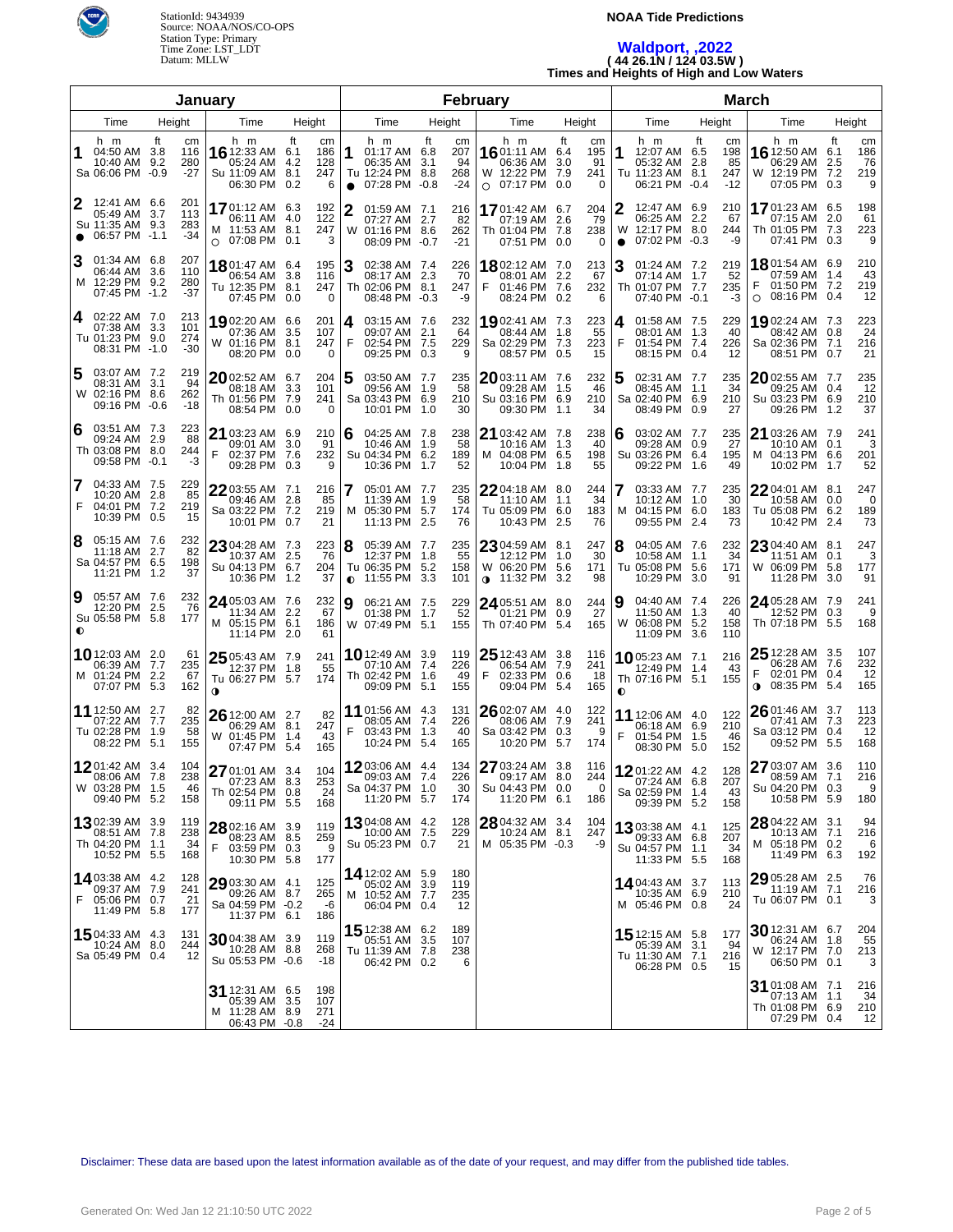

# **NOAA Tide Predictions**

### **Waldport, ,2022 ( 44 26.1N / 124 03.5W ) Times and Heights of High and Low Waters**

| April                                                                                                                                                                                                                 |                                                        | May                                                                                                 |                                                                              | June                                       |                                                                                         |                                  |                                                                                   |                                       |
|-----------------------------------------------------------------------------------------------------------------------------------------------------------------------------------------------------------------------|--------------------------------------------------------|-----------------------------------------------------------------------------------------------------|------------------------------------------------------------------------------|--------------------------------------------|-----------------------------------------------------------------------------------------|----------------------------------|-----------------------------------------------------------------------------------|---------------------------------------|
| Time<br>Height<br>Height<br>Time                                                                                                                                                                                      | Time                                                   | Height                                                                                              | Time                                                                         | Height                                     | Time                                                                                    | Height                           | Time                                                                              | Height                                |
| ft<br>h m<br>ft<br>h m<br>cm<br>223<br>01:41 AM 7.3<br>16 01:03 AM 7.3<br>07:37 AM 0.1<br>07:58 AM<br>18<br>0.6<br>204<br>F<br>01:57 PM<br>6.7<br>Sa 01:37 PM 6.6<br>08:05 PM<br>0.7<br>21<br>07:39 PM 1.1<br>$\circ$ | h m<br>cm<br>223<br>1<br>3<br>201<br>Su 02:34 PM<br>34 | ft<br>cm<br>229<br>01:26 AM 7.5<br>$-15$<br>08:18 AM -0.5<br>180<br>5.9<br>08:07 PM 2.2<br>67       | h m<br>16 12:54 AM 8.2<br>08:01 AM -1.4<br>M 02:20 PM 6.2<br>07:50 PM<br>O   | ft<br>cm<br>250<br>-43<br>189<br>2.3<br>70 | ft<br>h m<br>1<br>01:52 AM 7.3<br>09:10 AM -0.8<br>W<br>03:48 PM 5.7<br>08:55 PM<br>3.4 | cm<br>223<br>$-24$<br>174<br>104 | h m<br><b>16</b> 02:03 AM 8.5<br>09:22 AM -1.9<br>Th 03:57 PM 6.1<br>09:14 PM 2.7 | ft<br>cm<br>259<br>$-58$<br>186<br>82 |
| 229<br>02:13 AM 7.5<br>1701:36 AM 7.7<br>08:40 AM<br>0.3<br>9<br>08:21 AM -0.5<br>Sa 02:43 PM<br>6.5<br>198<br>Su 02:27 PM 6.6<br>08:40 PM<br>08:18 PM<br>1.3<br>40<br>1.5                                            | 2<br>235<br>$-15$<br>м<br>201<br>46                    | 01:56 AM 7.5<br>229<br>$-18$<br>08:55 AM -0.6<br>03:18 PM 5.9<br>180<br>08:43 PM 2.7<br>82          | 1701:35 AM 8.4<br>08:48 AM -1.7<br>Tu 03:14 PM 6.2<br>08:37 PM               | 256<br>$-52$<br>189<br>2.5<br>76           | 2<br>02:27 AM 7.2<br>09:48 AM -0.6<br>Th 04:29 PM 5.6<br>09:34 PM<br>3.4                | 219<br>-18<br>171<br>104         | 1702:57 AM 8.1<br>10:11 AM -1.6<br>F<br>04:48 PM 6.2<br>10:10 PM 2.6              | 247<br>$-49$<br>189<br>79             |
| 02:42 AM 7.6<br>232<br>1802:10 AM 8.0<br>09:20 AM<br>0.1<br>3<br>09:06 AM -0.9<br>Su 03:28 PM<br>6.3<br>192<br>03:19 PM 6.5<br>M<br>09:14 PM<br>08:59 PM<br>1.8<br>55<br>1.9                                          | 3<br>244<br>$-27$<br>198<br>58                         | 02:26 AM 7.4<br>226<br>$-18$<br>09:33 AM -0.6<br>Tu 04:02 PM 5.8<br>177<br>09:19 PM 3.1<br>94       | 1802:19 AM 8.4<br>09:37 AM -1.7<br>W 04:08 PM 6.1<br>09:26 PM                | 256<br>$-52$<br>186<br>2.7<br>82           | 3<br>03:04 AM 7.0<br>10:28 AM -0.4<br>F<br>05:10 PM 5.5<br>10:15 PM 3.4                 | 213<br>$-12$<br>168<br>104       | <b>18</b> 03:53 AM 7.6<br>11:00 AM -1.2<br>Sa 05:39 PM 6.2<br>11:10 PM 2.5        | 232<br>$-37$<br>189<br>76             |
| 03:12 AM 7.6<br>232<br>1902:47 AM 8.2<br>4<br>10:00 AM<br>0.0<br>0<br>09:52 AM -1.0<br>M 04:13 PM<br>6.1<br>186<br>Tu 04:12 PM 6.3<br>09:48 PM<br>09:41 PM<br>2.4<br>-2.4<br>73                                       | 250<br>4<br>$-30$<br>192<br>73                         | 02:57 AM 7.3<br>223<br>$-12$<br>10:11 AM -0.4<br>W 04:45 PM 5.7<br>174<br>09:55 PM 3.3<br>101       | 1903:08 AM 8.2<br>10:27 AM -1.5<br>Th 05:03 PM 6.0<br>10:20 PM               | 250<br>$-46$<br>183<br>2.9<br>88           | 03:45 AM 6.7<br>4<br>11:09 AM -0.1<br>Sa 05:52 PM 5.4<br>11:03 PM 3.3                   | 204<br>-3<br>165<br>101          | 19 04:52 AM 6.9<br>11:49 AM -0.6<br>Su 06:30 PM 6.4                               | 210<br>$-18$<br>195                   |
| 03:41 AM 7.5<br>229<br>2003:28 AM 8.2<br>5<br>10:39 AM<br>0.1<br>3<br>10:41 AM -1.0<br>Tu 04:59 PM<br>5.8<br>177<br>05:08 PM 6.1<br>W<br>10:21 PM<br>10:29 PM<br>3.0<br>91<br>-2.8                                    | 250<br>$-30$<br>186<br>85                              | 03:31 AM 7.1<br>216<br>$10:52$ AM $-0.1$<br>-3<br>Th 05:31 PM 5.5<br>168<br>10:33 PM 3.5<br>107     | 2004:02 AM 7.8<br>$11:20$ AM $-1.1$<br>F<br>06:00 PM 5.9<br>11:20 PM         | 238<br>$-34$<br>180<br>91<br>3.0           | 5<br>04:32 AM 6.4<br>11:52 AM 0.2<br>Su 06:36 PM 5.4                                    | 195<br>-6<br>165                 | <b>20</b> 12:15 AM 2.3<br>05:56 AM 6.1<br>M 12:39 PM 0.0<br>07:20 PM 6.6          | 70<br>186<br>0<br>201                 |
| 04:12 AM 7.3<br>223<br>21 04:15 AM 7.9<br>6<br>12<br>11:22 AM<br>0.4<br>11:35 AM -0.7<br>W 05:49 PM<br>5.5<br>168<br>Th 06:08 PM 5.8<br>10:57 PM<br>11:24 PM<br>3.4<br>104<br>3.2                                     | 6<br>241<br>$-21$<br>F<br>177<br>98                    | 04:09 AM 6.8<br>207<br>9<br>11:37 AM 0.3<br>06:20 PM 5.3<br>162<br>11:20 PM 3.6<br>110              | 21 05:02 AM 7.2<br>12:16 PM -0.6<br>Sa 06:59 PM 5.9                          | 219<br>-18<br>180                          | 12:00 AM 3.2<br>6<br>05:28 AM 5.9<br>12:37 PM 0.5<br>M<br>07:21 PM 5.6                  | 98<br>180<br>15<br>171           | 21 01:25 AM 2.1<br>07:04 AM 5.4<br>Tu 01:30 PM 0.6<br>$0.08:09$ PM 6.8            | 64<br>165<br>18<br>207                |
| 22 05:11 AM 7.5<br>04:48 AM 7.0<br>213<br>12:35 PM -0.3<br>12:10 PM<br>0.7<br>21<br>Th 06:43 PM<br>5.2<br>158<br>F<br>07:14 PM 5.6<br>11:39 PM<br>3.7<br>113                                                          | 229<br>-9<br>171                                       | 198<br>04:57 AM 6.5<br>12:28 PM 0.6<br>18<br>Sa 07:13 PM 5.1<br>155                                 | 22 12:27 AM 2.9<br>06:10 AM 6.6<br>Su 01:14 PM -0.1<br><b>0</b> 07:58 PM 6.1 | 88<br>201<br>-3<br>186                     | 7<br>01:06 AM 3.0<br>06:35 AM 5.5<br>Tu 01:25 PM<br>0.8<br>$\bullet$ 08:06 PM 5.9       | 91<br>168<br>24<br>180           | 22 02:38 AM 1.6<br>08:17 AM 4.9<br>W 02:21 PM 1.2<br>08:55 PM 7.0                 | 49<br>149<br>37<br>213                |
| 23 12:31 AM 3.3<br>204<br>05:33 AM 6.7<br>8<br>06:18 AM 7.0<br>30<br>01:05 PM 1.0<br>Sa 01:40 PM 0.1<br>F 07:44 PM 5.1<br>155<br>08:23 PM 5.7<br>$\bullet$                                                            | 8<br>101<br>213<br>3<br>174                            | 12:20 AM 3.6<br>110<br>05:58 AM 6.1<br>186<br>Su 01:23 PM 0.8<br>24<br>08:07 PM 5.2<br>158          | 23 01:42 AM 2.7<br>07:23 AM 6.0<br>M 02:12 PM 0.3<br>08:53 PM 6.4            | 82<br>183<br>9<br>195                      | 8<br>02:15 AM 2.5<br>07:48 AM 5.2<br>02:15 PM 1.1<br>W<br>08:49 PM 6.3                  | 76<br>158<br>34<br>192           | 23 03:46 AM 1.0<br>09:32 AM 4.7<br>Th 03:13 PM 1.8<br>09:39 PM 7.2                | 30<br>143<br>55<br>219                |
| 12:39 AM 3.9<br>9<br>119<br>24 01:48 AM 3.3<br>06:34 AM<br>6.4<br>195<br>07:34 AM 6.6<br>37<br>Sa 02:08 PM<br>1.2<br>Su 02:46 PM 0.3<br>$\bullet$ 08:49 PM 5.0<br>152<br>09:28 PM 5.9                                 | 9<br>101<br>201<br>м<br>-9<br>0<br>180                 | 01:32 AM 3.4<br>104<br>07:10 AM 5.8<br>177<br>02:19 PM 0.9<br>27<br>08:58 PM 5.4<br>165             | 24 02:57 AM 2.2<br>08:38 AM 5.5<br>Tu 03:07 PM<br>09:42 PM 6.7               | 67<br>168<br>21<br>0.7<br>204              | 03:20 AM 1.8<br>9<br>09:01 AM 5.0<br>Th 03:07 PM<br>1.4<br>09:30 PM 6.8                 | 55<br>152<br>43<br>207           | 24 04:44 AM 0.5<br>10:44 AM 4.7<br>F<br>04:05 PM 2.3<br>10:19 PM 7.3              | 15<br>143<br>70<br>223                |
| 25 03:06 AM 2.9<br><b>10</b> 01:56 AM 3.8<br>116<br>07:47 AM 6.2<br>189<br>08:52 AM 6.3<br>Su 03:11 PM<br>37<br>03:48 PM 0.4<br>1.2<br>M<br>09:49 PM<br>10:24 PM 6.2<br>-5.2<br>158                                   | 88<br>192<br>12<br>189                                 | <b>10</b> 02:44 AM 3.0<br>91<br>08:23 AM 5.6<br>171<br>Tu 03:13 PM 1.0<br>30<br>09:44 PM 5.8<br>177 | 25 04:07 AM 1.5<br>09:50 AM<br>W 03:59 PM<br>10:26 PM 7.0                    | 46<br>5.2<br>158<br>30<br>1.0<br>213       | 1004:20 AM 0.9<br>10:11 AM 5.1<br>F<br>03:59 PM 1.8<br>10:11 PM 7.4                     | 27<br>155<br>55<br>226           | 25 05:32 AM 0.0<br>11:49 AM 4.9<br>Sa 04:56 PM 2.7<br>10:58 PM 7.4                | 0<br>149<br>82<br>226                 |
| 26 04:18 AM 2.2<br><b>11</b> 03:11 AM 3.5<br>107<br>09:00 AM<br>6.2<br>189<br>10:05 AM 6.1<br>M 04:08 PM<br>34<br>Tu 04:42 PM 0.5<br>1.1<br>11:09 PM 6.6<br>10:39 PM 5.5<br>168                                       | 67<br>186<br>15<br>201                                 | <b>11</b> 03:50 AM 2.3<br>70<br>09:32 AM 5.5<br>168<br>W 04:03 PM 1.0<br>30<br>10:24 PM 6.3<br>192  | 26 05:06 AM 0.8<br>10:57 AM<br>Th 04:47 PM<br>11:04 PM 7.3                   | 24<br>5.2<br>158<br>1.4<br>43<br>223       | <b>11</b> 05:14 AM 0.0<br>11:17 AM 5.3<br>Sa 04:52 PM<br>2.2<br>10:53 PM 7.8            | 0<br>162<br>67<br>238            | 26 06:15 AM -0.4<br>12:44 PM 5.2<br>Su 05:44 PM 3.0<br>11:36 PM 7.4               | $-12$<br>158<br>91<br>226             |
| 27 05:20 AM 1.5<br>1204:17 AM 3.0<br>91<br>189<br>11:10 AM 6.0<br>10:05 AM 6.2<br>Tu 04:57 PM 0.9<br>27<br>W 05:30 PM 0.6<br>11:20 PM 5.9<br>180<br>11:49 PM 7.0                                                      | 46<br>183<br>18<br>213                                 | 1204:48 AM 1.5<br>46<br>10:35 AM 5.6<br>171<br>Th 04:50 PM 1.2<br>37<br>11:02 PM 6.8<br>207         | 27 05:55 AM 0.2<br>11:58 AM 5.2<br>F<br>05:32 PM 1.9<br>11:39 PM 7.5         | 6<br>158<br>58<br>229                      | 1206:05 AM -0.8<br>12:19 PM 5.5<br>Su 05:44 PM 2.4<br>11:37 PM 8.2                      | -24<br>168<br>73<br>250          | 27 06:54 AM -0.7<br>01:31 PM 5.5<br>M 06:30 PM 3.2                                | $-21$<br>168<br>98                    |
| <b>13</b> 05:14 AM 2.3<br>28 06:12 AM 0.8<br>70<br>11:03 AM 6.3<br>192<br>12:07 PM 6.0<br>W 05:41 PM 0.7<br>21<br>Th 06:12 PM 0.9<br>11:56 PM 6.4<br>195                                                              | 24<br>183<br>F.<br>27                                  | 1305:40 AM 0.6<br>18<br>11:35 AM 5.7<br>174<br>05:35 PM 1.4<br>43<br>11:38 PM 7.4<br>226            | 28 06:38 AM -0.3<br>12:52 PM 5.4<br>Sa 06:15 PM 2.3                          | -9<br>165<br>70                            | 13 06:55 AM -1.5<br>01:17 PM 5.8<br>M 06:36 PM 2.6                                      | -46<br>177<br>79                 | $2812:14$ AM $7.4$<br>07:33 AM -0.8<br>Tu 02:12 PM 5.6<br>07:13 PM 3.3            | 226<br>$-24$<br>171<br>101            |
| 29 12:23 AM 7.3<br>14 06:05 AM 1.5<br>46<br>06:58 AM 0.2<br>11:56 AM 6.5<br>198<br>F<br>12:59 PM 6.0<br>Th 06:21 PM 0.7<br>21<br>06:52 PM 1.3                                                                         | 223<br>6<br>183<br>40                                  | 1406:28 AM -0.2<br>-6<br>12:31 PM 5.9<br>180<br>Sa 06:20 PM 1.6<br>49                               | 29 12:12 AM 7.5<br>07:17 AM -0.7<br>Su 01:40 PM 5.6<br>06:57 PM 2.7          | 229<br>$-21$<br>171<br>82                  | 14 12:23 AM 8.5<br>07:44 AM -1.9<br>Tu 02:12 PM 6.0<br>$O$ 07:28 PM 2.7                 | 259<br>-58<br>183<br>82          | $2912:53$ AM $7.4$<br>08:11 AM -0.8<br>W 02:51 PM 5.7<br>$\bullet$ 07:55 PM 3.3   | 226<br>$-24$<br>174<br>101            |
| 15 12:30 AM 6.9<br>30 12:56 AM 7.5<br>210<br>06:52 AM 0.8<br>24<br>07:39 AM -0.2<br>F<br>12:47 PM 6.5<br>198<br>Sa 01:48 PM 6.0<br>07:00 PM 0.8<br>24<br>$\bullet$ 07:30 PM 1.8                                       | 229<br>-6<br>183<br>55                                 | 15 12:15 AM 7.8<br>238<br>$-27$<br>07:15 AM -0.9<br>Su 01:26 PM 6.1<br>186<br>07:04 PM 2.0<br>61    | 30 12:45 AM 7.5<br>07:55 AM -0.8<br>M 02:25 PM 5.7<br>$\bullet$ 07:37 PM 3.0 | 229<br>-24<br>174<br>91                    | 1501:12 AM 8.6<br>08:33 AM -2.0<br>W 03:05 PM 6.1<br>08:21 PM 2.7                       | 262<br>-61<br>186<br>82          | <b>30</b> 01:31 AM 7.3<br>08:49 AM -0.8<br>Th 03:28 PM 5.7<br>08:35 PM 3.2        | 223<br>$-24$<br>174<br>98             |
|                                                                                                                                                                                                                       |                                                        |                                                                                                     | 31 01:18 AM 7.4<br>08:32 AM -0.9<br>Tu 03:08 PM 5.7<br>08:16 PM 3.2          | 226<br>$-27$<br>174<br>98                  |                                                                                         |                                  |                                                                                   |                                       |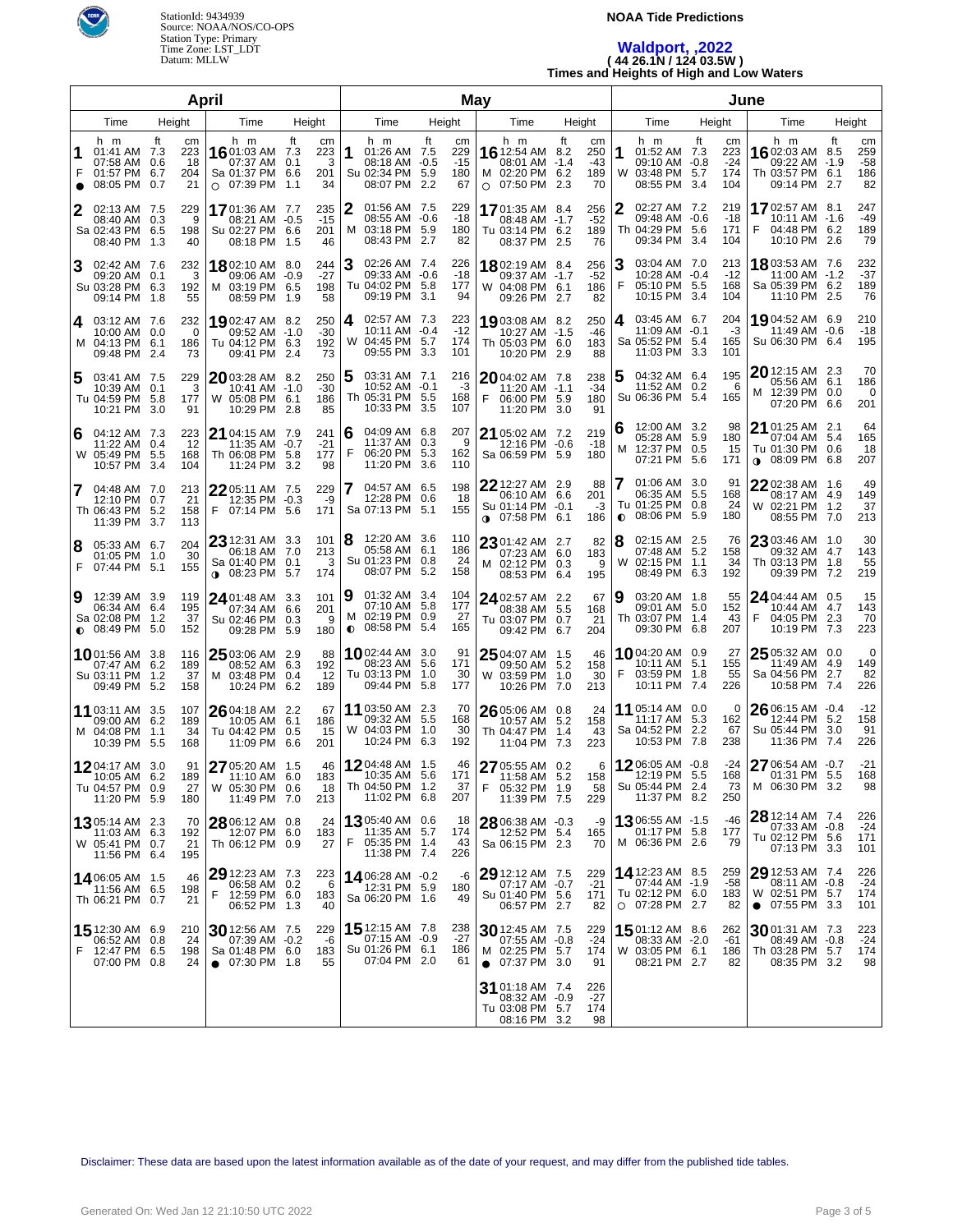

#### **NOAA Tide Predictions**

# **Waldport, ,2022 ( 44 26.1N / 124 03.5W ) Times and Heights of High and Low Waters**

| July                             |                                                                        |                                                     |                                                                                | <b>August</b>                                |                     |                                                                            |           |                              | <b>September</b>                                                              |                                              |        |                                                                              |                                    |                                                                              |                              |   |
|----------------------------------|------------------------------------------------------------------------|-----------------------------------------------------|--------------------------------------------------------------------------------|----------------------------------------------|---------------------|----------------------------------------------------------------------------|-----------|------------------------------|-------------------------------------------------------------------------------|----------------------------------------------|--------|------------------------------------------------------------------------------|------------------------------------|------------------------------------------------------------------------------|------------------------------|---|
| Time<br>Height<br>Height<br>Time |                                                                        |                                                     |                                                                                | Time                                         |                     | Height                                                                     | Time      | Height                       |                                                                               | Time                                         | Height | Time                                                                         | Height                             |                                                                              |                              |   |
| 1<br>F                           | h m<br>02:10 AM 7.2<br>09:26 AM -0.7<br>04:04 PM<br>09:16 PM           | ft<br>cm<br>219<br>$-21$<br>5.6<br>171<br>3.1<br>94 | h m<br>16 02:48 AM 8.0<br>09:49 AM -1.5<br>Sa 04:20 PM 6.5<br>09:57 PM         | ft<br>cm<br>244<br>-46<br>198<br>58<br>- 1.9 | 1                   | h m<br>03:16 AM 6.7<br>10:05 AM -0.2<br>M 04:30 PM 6.2<br>10:24 PM         | ft<br>2.0 | cm<br>204<br>-6<br>189<br>61 | h m<br>1604:22 AM 6.2<br>10:38 AM 0.4<br>Tu 04:59 PM 7.1<br>11:25 PM          | ft<br>cm<br>189<br>12<br>216<br>30<br>1.0    |        | h m<br>1<br>04:43 AM 5.7<br>10:35 AM 1.5<br>Th 04:45 PM 7.2<br>11:42 PM 0.7  | ft<br>cm<br>174<br>46<br>219<br>21 | h m<br>16 05:59 AM 5.2<br>11:17 AM 3.0<br>F<br>05:21 PM 6.9                  | ft<br>cm<br>158<br>91<br>210 |   |
|                                  | 02:49 AM 7.0<br>10:02 AM -0.5<br>Sa 04:39 PM<br>09:58 PM 3.0           | 213<br>$-15$<br>5.6<br>171<br>91                    | 1703:42 AM 7.3<br>10:33 AM -1.0<br>Su 05:05 PM 6.6<br>10:54 PM 1.8             | 223<br>$-30$<br>201<br>55                    | 2                   | 04:00 AM 6.2<br>10:37 AM 0.2<br>Tu 05:02 PM 6.4<br>11:13 PM                | 1.8       | 189<br>6<br>195<br>55        | 1705:18 AM 5.5<br>11:17 AM<br>W 05:38 PM 7.1                                  | 168<br>1.3<br>40<br>216                      |        | 2<br>05:44 AM 5.3<br>11:13 AM 2.2<br>F<br>05:26 PM 7.3                       | 162<br>67<br>223                   | 17 12:36 AM 0.8<br>07:04 AM 5.0<br>Sa 12:06 PM 3.5<br><b>⊕</b> 06:09 PM 6.6  | 24<br>152<br>107<br>201      |   |
| 3                                | 03:30 AM 6.7<br>10:39 AM -0.3<br>Su 05:15 PM 5.7<br>10:44 PM 2.8       | 204<br>-9<br>174<br>85                              | 18804:38 AM 6.6<br>11:16 AM -0.3<br>M 05:49 PM 6.8<br>11:54 PM                 | 201<br>-9<br>207<br>52<br>-1.7               | 3                   | 04:50 AM 5.8<br>11:10 AM 0.8<br>W 05:36 PM 6.7                             |           | 177<br>24<br>204             | 18 12:22 AM 1.0<br>06:19 AM 5.0<br>Th 11:58 AM 2.1<br>06:20 PM 7.0            | 30<br>152<br>64<br>213                       |        | 12:43 AM 0.6<br>06:55 AM 5.0<br>Sa 12:02 PM 2.9<br>06:18 PM 7.3<br>$\bullet$ | 18<br>152<br>88<br>223             | <b>18</b> 01:37 AM 1.0<br>08:16 AM 4.9<br>Su 01:11 PM 3.9<br>07:09 PM 6.4    | 30<br>149<br>119<br>195      |   |
| 4                                | 04:14 AM 6.3<br>11:15 AM<br>M 05:52 PM<br>11:37 PM 2.7                 | 192<br>0.0<br>0<br>-5.8<br>177<br>82                | 19 05:37 AM 5.8<br>11:59 AM 0.4<br>Tu 06:33 PM 6.9                             | 177<br>12<br>210                             | 4                   | 12:09 AM 1.6<br>05:51 AM 5.3<br>Th 11:46 AM 1.4<br>06:15 PM 6.9            |           | 49<br>162<br>43<br>210       | 1901:22 AM 1.0<br>07:29 AM 4.7<br>F<br>12:47 PM 2.8<br>$\bullet$ 07:07 PM 6.8 | 30<br>143<br>85<br>207                       |        | 01:51 AM 0.5<br>4<br>08:15 AM 4.9<br>Su 01:16 PM 3.4<br>07:24 PM 7.3         | 15<br>149<br>104<br>223            | 19 02:42 AM 1.1<br>09:30 AM 5.0<br>M 02:25 PM 3.9<br>08:18 PM 6.3            | 34<br>152<br>119<br>192      |   |
| 5                                | 05:05 AM 5.8<br>11:52 AM 0.4<br>Tu 06:30 PM 6.1                        | 177<br>12<br>186                                    | 20 12:58 AM 1.5<br>06:42 AM 5.1<br>W 12:44 PM 1.2<br>07:18 PM 7.0<br>$\bullet$ | 46<br>155<br>37<br>213                       | 5<br>F<br>$\bullet$ | 01:11 AM 1.2<br>07:03 AM 4.9<br>12:31 PM 2.1<br>07:01 PM 7.1               |           | 37<br>149<br>64<br>216       | $20$ 02:26 AM 0.9<br>08:47 AM 4.6<br>Sa 01:47 PM<br>08:00 PM 6.7              | 27<br>140<br>104<br>3.4<br>204               |        | 03:02 AM 0.2<br>5<br>09:36 AM 5.0<br>02:41 PM 3.5<br>м<br>08:38 PM 7.3       | 6<br>152<br>107<br>223             | 2003:46 AM 1.0<br>10:31 AM 5.2<br>Tu 03:35 PM 3.7<br>09:25 PM 6.4            | 30<br>158<br>113<br>195      |   |
| 6                                | 12:38 AM 2.4<br>06:08 AM 5.3<br>W 12:33 PM<br>07:11 PM                 | 73<br>162<br>0.9<br>27<br>195<br>6.4                | 21 02:05 AM 1.2<br>07:54 AM 4.6<br>Th 01:33 PM 2.0<br>08:03 PM 7.0             | 37<br>140<br>61<br>213                       | 6                   | 02:18 AM 0.8<br>08:23 AM 4.7<br>Sa 01:33 PM 2.8<br>07:56 PM 7.4            |           | 24<br>143<br>85<br>226       | 21 03:30 AM 0.8<br>10:07 AM<br>Su 02:55 PM<br>08:57 PM 6.7                    | 24<br>-4.8<br>146<br>113<br>3.7<br>204       |        | $04:10$ AM $-0.1$<br>6<br>10:46 AM 5.4<br>Tu 03:57 PM 3.3<br>09:50 PM 7.5    | -3<br>165<br>101<br>229            | 21 04:41 AM 0.7<br>11:16 AM 5.5<br>W 04:34 PM 3.2<br>10:25 PM 6.6            | 21<br>168<br>98<br>201       |   |
| 7                                | 01:43 AM 1.9<br>07:20 AM 4.9<br>Th 01:19 PM<br>$O$ 07:54 PM            | 58<br>149<br>- 1.5<br>46<br>207<br>6.8              | 22 03:11 AM 0.9<br>09:12 AM 4.5<br>F<br>02:28 PM 2.7<br>08:50 PM 7.1           | 27<br>137<br>82<br>216                       | 7                   | 03:25 AM 0.3<br>09:43 AM 4.8<br>Su 02:49 PM<br>08:56 PM 7.6                | 3.2       | 9<br>146<br>98<br>232        | 22 04:29 AM 0.5<br>11:12 AM<br>M 04:01 PM<br>09:55 PM                         | 15<br>5.0<br>152<br>3.6<br>110<br>6.8<br>207 |        | 7<br>05:10 AM -0.5<br>11:42 AM 5.8<br>05:03 PM 2.7<br>W<br>10:55 PM 7.7      | $-15$<br>177<br>82<br>235          | 22 05:26 AM 0.5<br>11:53 AM 5.8<br>Th 05:26 PM 2.6<br>11:16 PM 6.8           | 15<br>177<br>79<br>207       |   |
| 8<br>F                           | 02:49 AM 1.2<br>08:38 AM 4.7<br>02:14 PM<br>08:40 PM 7.2               | 37<br>143<br>2.1<br>64<br>219                       | 23 04:11 AM 0.5<br>10:30 AM 4.6<br>Sa 03:27 PM 3.1<br>09:37 PM 7.1             | 15<br>140<br>94<br>216                       | 8                   | 04:29 AM -0.3<br>10:57 AM 5.1<br>M 04:02 PM 3.3<br>09:59 PM 7.9            |           | -9<br>155<br>101<br>241      | 23 05:20 AM 0.3<br>11:59 AM<br>Tu 04:58 PM<br>10:49 PM                        | 5.3<br>162<br>104<br>3.4<br>6.9<br>210       | 9      | 8<br>06:03 AM -0.8<br>12:28 PM 6.2<br>Th 06:02 PM 2.1<br>11:54 PM 7.8        | -24<br>189<br>64<br>238            | 23 06:06 AM 0.3<br>12:26 PM 6.1<br>F<br>06:12 PM 2.1                         | 9<br>186<br>64               |   |
| 9                                | 03:51 AM 0.5<br>09:54 AM<br>Sa 03:16 PM<br>09:28 PM 7.7                | 15<br>-4.8<br>146<br>2.5<br>76<br>235               | 24 05:03 AM 0.1<br>11:37 AM 4.9<br>Su 04:26 PM 3.4<br>10:24 PM 7.1             | 3<br>149<br>104<br>216                       | 9                   | 05:28 AM -0.8<br>11:59 AM 5.5<br>Tu 05:08 PM 3.0<br>11:00 PM 8.1           |           | $-24$<br>168<br>91<br>247    | 24 06:04 AM 0.0<br>12:37 PM 5.5<br>W 05:48 PM<br>11:38 PM 7.1                 | 168<br>91<br>3.0<br>216                      | 0      | 06:49 AM -0.9<br>9<br>01:09 PM 6.6<br>F<br>06:55 PM 1.5                      | $-27$<br>201<br>46                 | 24 12:03 AM 6.9<br>06:42 AM 0.2<br>Sa 12:57 PM 6.4<br>06:56 PM 1.5           | 210<br>6<br>195<br>46        |   |
|                                  | 1004:50 AM -0.3<br>11:05 AM<br>Su 04:19 PM<br>10:19 PM 8.0             | -9<br>5.1<br>155<br>-2.9<br>88<br>244               | $25$ 05:49 AM -0.2<br>12:29 PM 5.2<br>M 05:20 PM 3.4<br>11:10 PM 7.2           | -6<br>158<br>104<br>219                      |                     | <b>10</b> 06:22 AM -1.2<br>12:52 PM 5.8<br>W 06:08 PM 2.6<br>11:59 PM 8.3  |           | -37<br>177<br>79<br>253      | $25$ 06:43 AM -0.2<br>01:11 PM<br>Th 06:33 PM 2.6                             | -6<br>5.7<br>174<br>79                       |        | 10 12:48 AM 7.7<br>07:32 AM -0.8<br>Sa 01:47 PM 6.9<br>$O$ 07:46 PM 0.9      | 235<br>$-24$<br>210<br>27          | 25 12:47 AM 6.9<br>07:17 AM 0.3<br>Su 01:27 PM 6.8<br>$\bullet$ 07:38 PM 1.0 | 210<br>9<br>207<br>30        |   |
|                                  | 11 05:45 AM -1.0<br>12:09 PM 5.4<br>M 05:20 PM<br>11:12 PM 8.4         | $-30$<br>165<br>91<br>- 3.0<br>256                  | 26 06:31 AM -0.4<br>01:10 PM 5.5<br>Tu 06:08 PM 3.3<br>11:54 PM 7.3            | $-12$<br>168<br>101<br>223                   |                     | 11 07:12 AM -1.5<br>01:38 PM 6.1<br>Th 07:04 PM 2.2                        |           | -46<br>186<br>67             | 26 12:22 AM 7.2<br>07:20 AM -0.3<br>F<br>01:43 PM<br>07:16 PM                 | 219<br>-9<br>5.9<br>180<br>2.2<br>67         |        | 11 01:40 AM 7.4<br>08:11 AM -0.4<br>Su 02:24 PM 7.2<br>08:34 PM 0.5          | 226<br>$-12$<br>219<br>15          | 26 01:30 AM 6.8<br>07:51 AM 0.5<br>M 01:56 PM 7.1<br>08:19 PM 0.6            | 207<br>15<br>216<br>18       |   |
|                                  | 1206:38 AM -1.5<br>01:07 PM<br>Tu 06:18 PM 2.9                         | -46<br>5.7<br>174<br>88                             | 27 07:11 AM -0.6<br>01:47 PM 5.6<br>W 06:53 PM 3.1                             | $-18$<br>171<br>94                           | F                   | <b>12</b> 12:54 AM 8.3<br>07:58 AM -1.5<br>02:22 PM 6.4<br>O 07:57 PM 1.7  |           | 253<br>-46<br>195<br>52      | 27 01:04 AM 7.2<br>07:54 AM -0.4<br>Sa 02:14 PM 6.2<br>$\bullet$ 07:58 PM 1.9 | 219<br>$-12$<br>189<br>58                    |        | 1202:29 AM 7.0<br>08:49 AM 0.1<br>M 02:59 PM 7.4<br>09:21 PM 0.3             | 213<br>3<br>9                      | 27 02:14 AM 6.6<br>08:24 AM 0.8<br>226   Tu 02:25 PM 7.4<br>09:01 PM 0.2     | 201<br>24<br>226             | 6 |
|                                  | 13 12:06 AM 8.5<br>07:29 AM -1.8<br>W 01:59 PM 5.9<br>$O$ 07:14 PM 2.7 | 259<br>-55<br>180<br>82                             | 28 12:37 AM 7.4<br>07:49 AM -0.7<br>Th 02:22 PM 5.7<br>$\bullet$ 07:36 PM 2.9  | 226<br>$-21$<br>174<br>88                    |                     | <b>13</b> 01:47 AM 8.0<br>08:41 AM -1.3<br>Sa 03:03 PM 6.7<br>08:49 PM 1.4 |           | 244<br>-40<br>204<br>43      | 28 01:44 AM 7.1<br>08:27 AM -0.3<br>Su 02:43 PM 6.4<br>08:39 PM 1.5           | 216<br>195<br>46                             | -9     | 1303:18 AM 6.5<br>09:25 AM 0.7<br>Tu 03:33 PM 7.5<br>10:07 PM 0.3            | 198<br>21<br>229<br>9              | 28 02:59 AM 6.5<br>08:58 AM 1.3<br>W 02:55 PM 7.6<br>09:44 PM 0.0            | 198<br>40<br>232<br>0        |   |
|                                  | 14 01:00 AM 8.6<br>08:17 AM -1.9<br>Th 02:48 PM 6.1<br>08:08 PM 2.4    | 262<br>-58<br>186<br>73                             | $2901:18$ AM $7.3$<br>08:25 AM -0.7<br>F<br>02:55 PM 5.8<br>08:17 PM 2.7       | 223<br>$-21$<br>177<br>82                    |                     | 14 02:39 AM 7.6<br>09:21 AM -0.9<br>Su 03:42 PM 6.9<br>09:40 PM 1.1        |           | 232<br>$-27$<br>210<br>34    | 29 02:24 AM 6.9<br>$08:59$ AM $-0.1$<br>M 03:12 PM 6.6<br>09:21 PM 1.3        | 210<br>-3<br>201<br>40                       |        | 14 04:09 AM 6.0<br>10:01 AM 1.5<br>W 04:07 PM 7.4<br>10:53 PM 0.4            | 183<br>46<br>226<br>12             | 29 03:48 AM 6.2<br>09:33 AM 1.9<br>Th 03:27 PM 7.8<br>10:30 PM -0.1          | 189<br>58<br>238<br>-3       |   |
| F                                | 1501:54 AM 8.4<br>09:04 AM -1.8<br>03:35 PM 6.3<br>09:02 PM 2.1        | 256<br>-55<br>192<br>64                             | $30$ 01:57 AM 7.2<br>08:59 AM -0.6<br>Sa 03:28 PM 5.9<br>08:58 PM 2.4          | 219<br>-18<br>180<br>73                      |                     | 15 03:30 AM 6.9<br>10:00 AM -0.3<br>M 04:21 PM 7.1<br>10:32 PM 1.0         |           | 210<br>-9<br>216<br>30       | 30 03:06 AM 6.5<br>09:30 AM 0.3<br>Tu 03:41 PM 6.9<br>10:04 PM 1.0            | 198<br>210<br>30                             | 9      | 1505:01 AM 5.6<br>10:38 AM 2.3<br>Th 04:42 PM 7.2<br>11:42 PM 0.6            | 171<br>70<br>219<br>18             | 3004:42 AM 5.9<br>10:11 AM 2.5<br>F<br>04:05 PM 7.7<br>11:22 PM 0.0          | 180<br>76<br>235             | 0 |
|                                  |                                                                        |                                                     | 31 02:36 AM 7.0<br>09:33 AM -0.5<br>Su 03:59 PM 6.0<br>09:40 PM 2.2            | 213<br>$-15$<br>183<br>67                    |                     |                                                                            |           |                              | 31 03:52 AM 6.2<br>10:02 AM<br>W 04:11 PM 7.1<br>10:50 PM 0.8                 | 189<br>27<br>0.9<br>216<br>24                |        |                                                                              |                                    |                                                                              |                              |   |